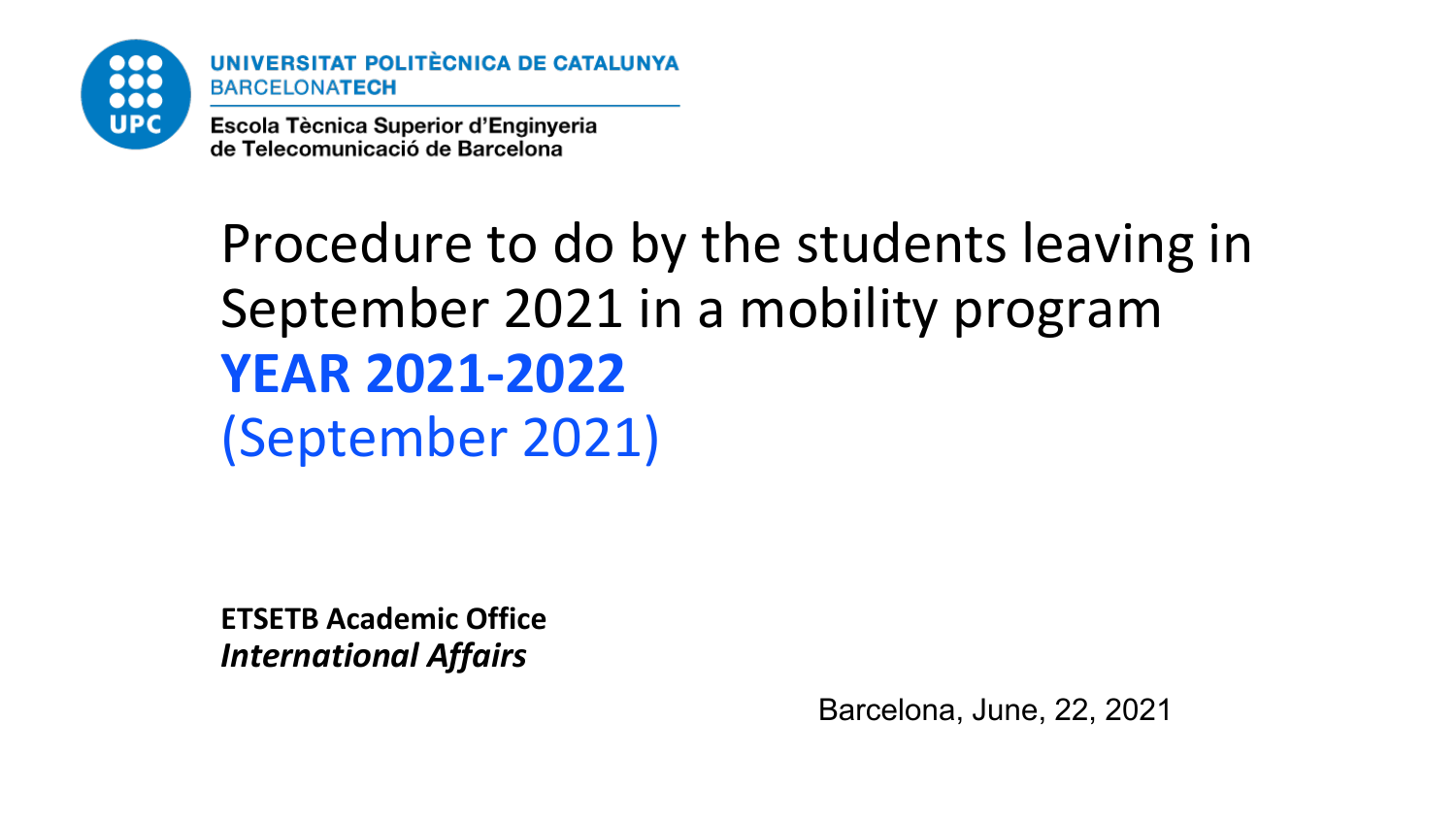### Procedure link

#### $\triangleright$  Go to <https://telecos.upc.edu/en>

#### ➢ Choose International > studying abroad > procedure ([direct](https://telecos.upc.edu/en/international/studying-abroad/procediment) link)

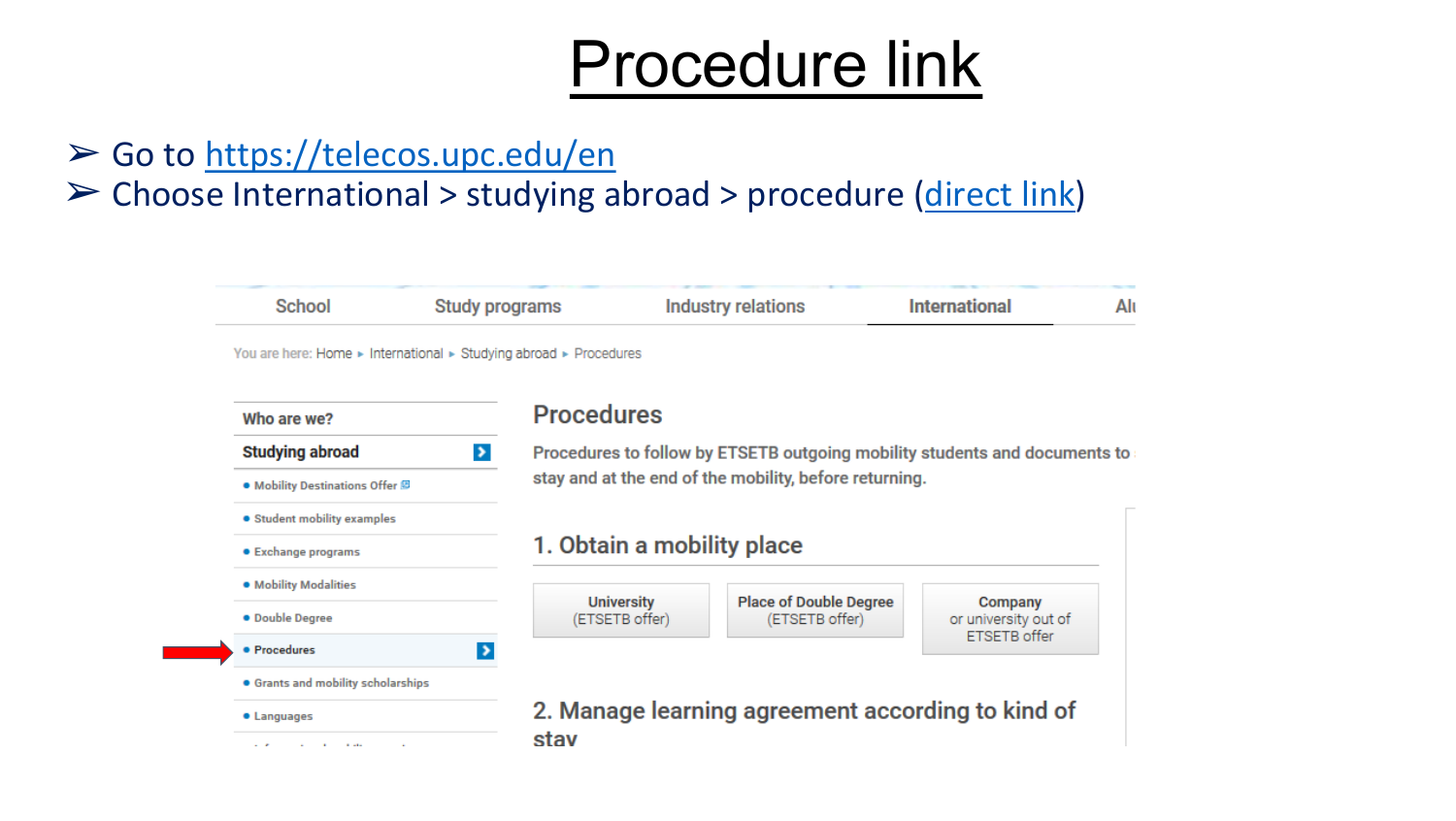## Check which kind of stay you have

- Different learning agreement for each stay.
- Different application to university (in case you have been allocated a place to a university through e-secretaria).
- If you go to do the final thesis, maybe you have to do a traineeship (although in a university)

[Procedure](https://telecos.upc.edu/en/international/studying-abroad/procediment) outgoing mobility (link):

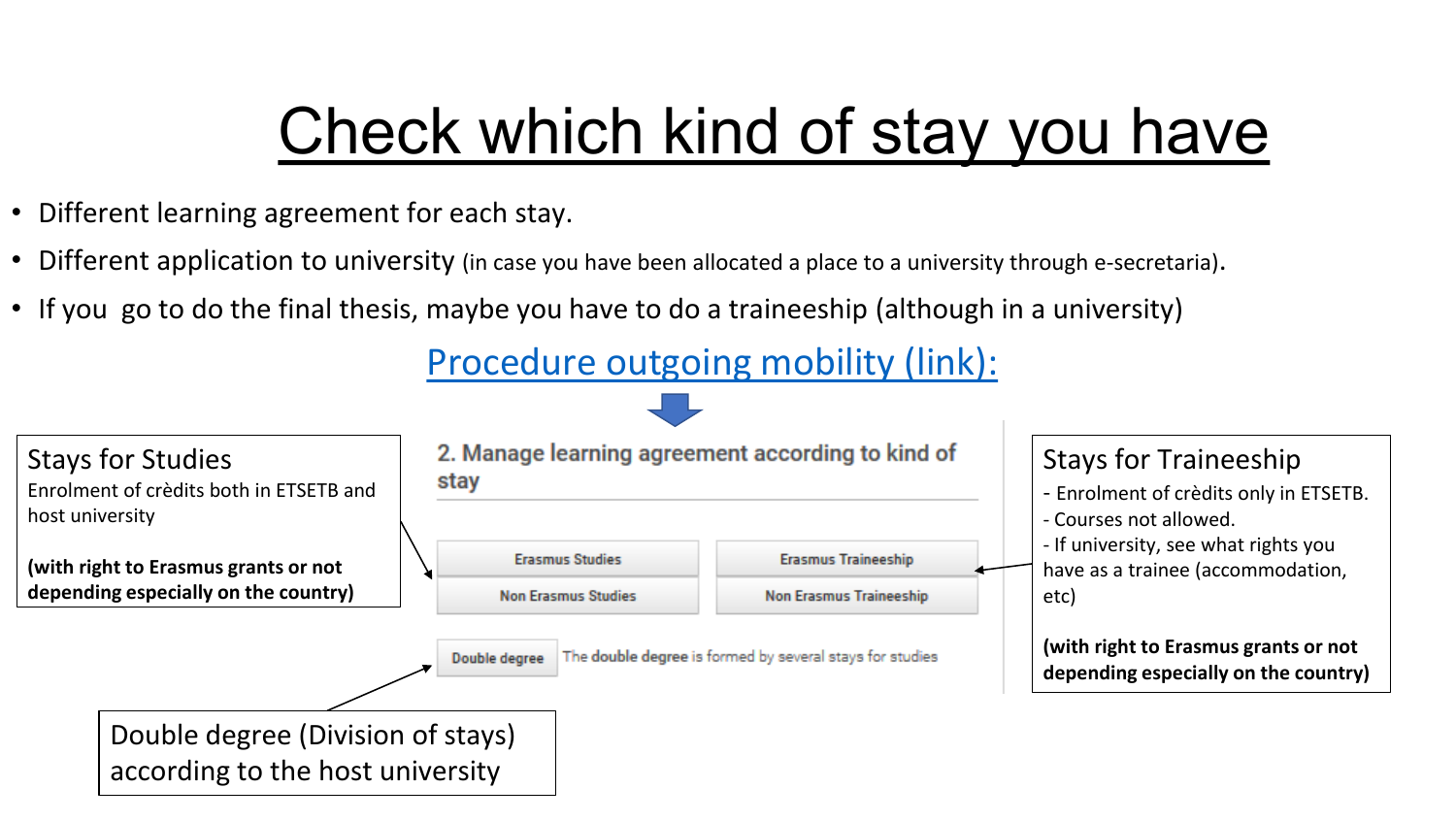# Study plans at host institution Differences in procedure

### The different procedures are detailed at the following buttons:



### Double degree is a combination of courses and Final thesis:

Double degree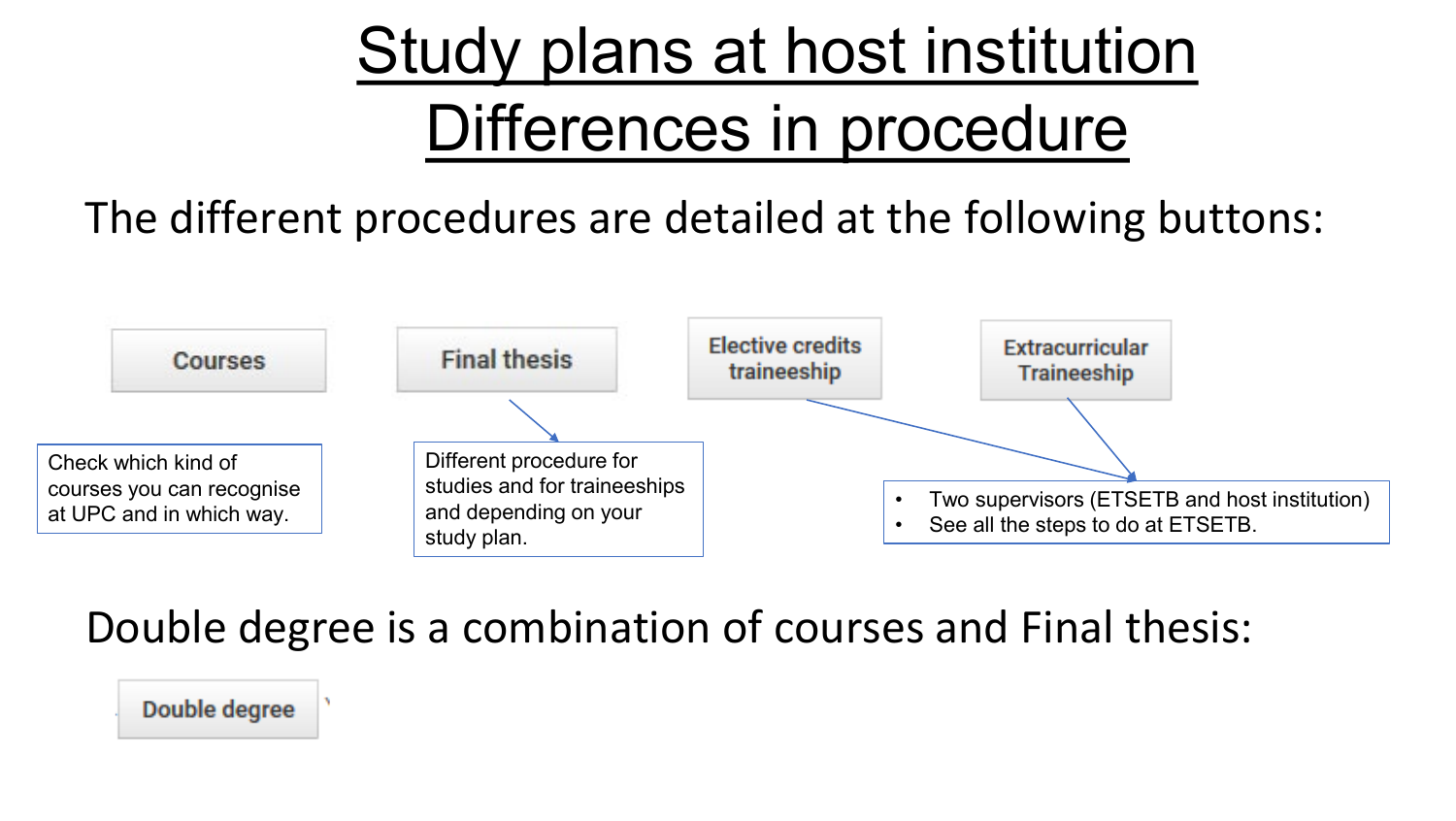# Final thesis (TFG/TFM

### ETSETB study plans:



TFG Grau en Ciència i Enginyeria de Dades (GRENDAD) amb mobilitat

assignada per l'ETSETB

- **Defense: Traineeship**: defence at ETSETB. **Study**: defence only at host centre (in general[\)](https://telecos.upc.edu/en/international/studying-abroad/procediment/final-thesis-in-mobility)
- Two co-supervisors (ETSETB and host institution), (both traineeship and study).
- Thesis registration at ETSETB Intranet before enrolment, (both traineeship and study).
- ETSETB examination committee, (both traineeship and study).
- Deposit of written work at ETSETB Intranet (report, etc) (both traineeship and study).
- Host assessment documents (different, depending on if you defend at ETSETB or at host institution).

### Grau en Ciència i Eng. De Dades:



**Final thesis** 

- Thesis registration before enrolment (different for studies and traineeship)
- You will only need a UPC "ponent" and a UPC examination committee if you defend at FIB (traineeship)
- Deposit of the report ("memòria") at the racó de la FIB, (both traineeship and study).
- Host assessment documents (different for studies and traineeship).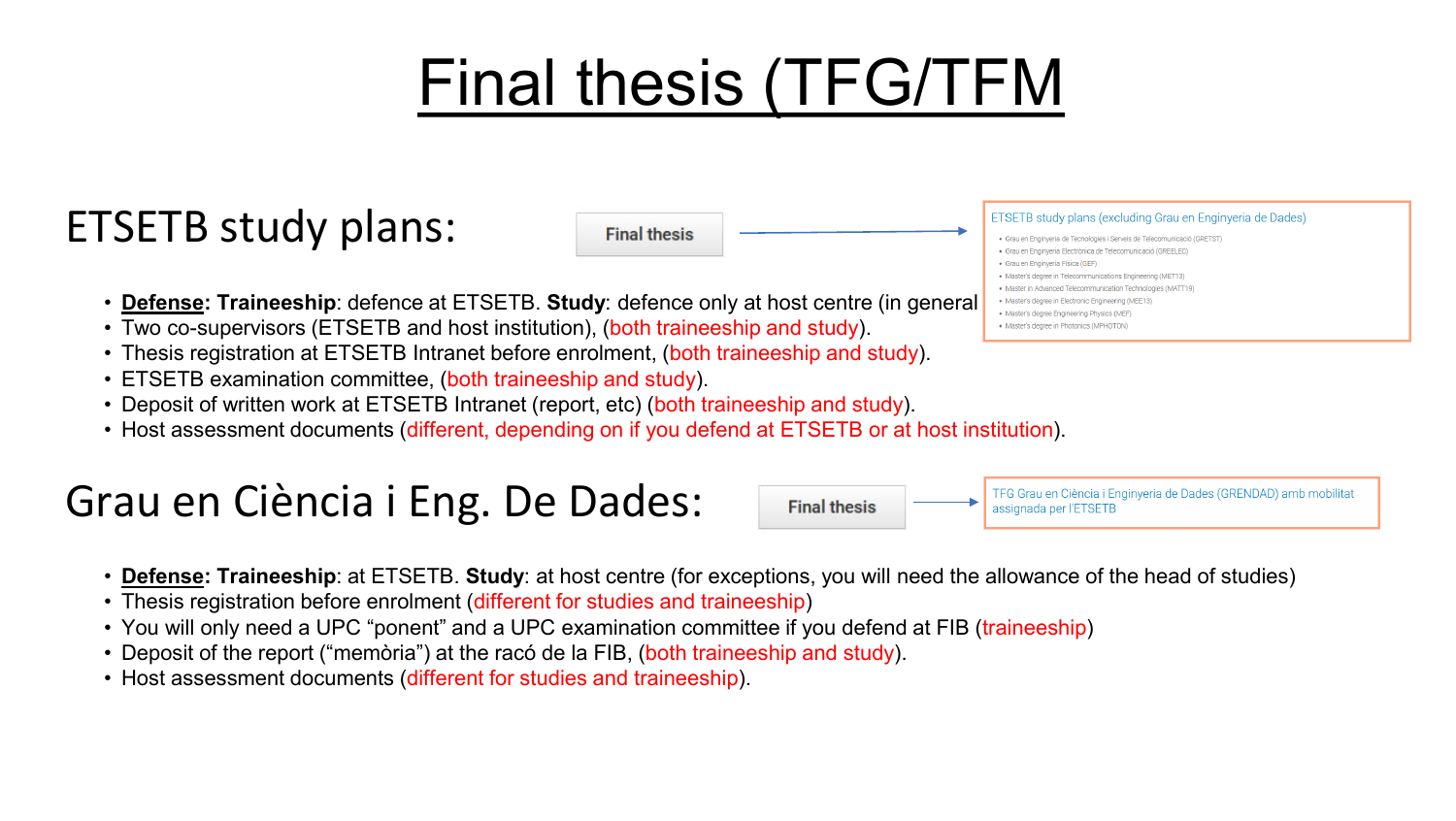# Before enrolment period

Stays for studies (normally prepared at the application) Documents with study plan (scanned signatures)

- Learning agreement of studies (document signed by 3 parties) We need our model, not the one of the host institution.
- Courses allowance (internal document. Clear relation sending-receiving)
- Instructions both for Erasmus and non Erasmus, according to • What is a Stay for Studies? [your study plan:](https://telecos.upc.edu/en/international/studying-abroad/procediment/erasmus-studies)

Click button

**Erasmus Studies** 

- What is an Erasmus stay?
- Requirements for the Erasmus studies scholarship (2020-2021 call)
- Study plan at host university. To determine during your application at host university
- How to fill in the learning agreement and the precommitment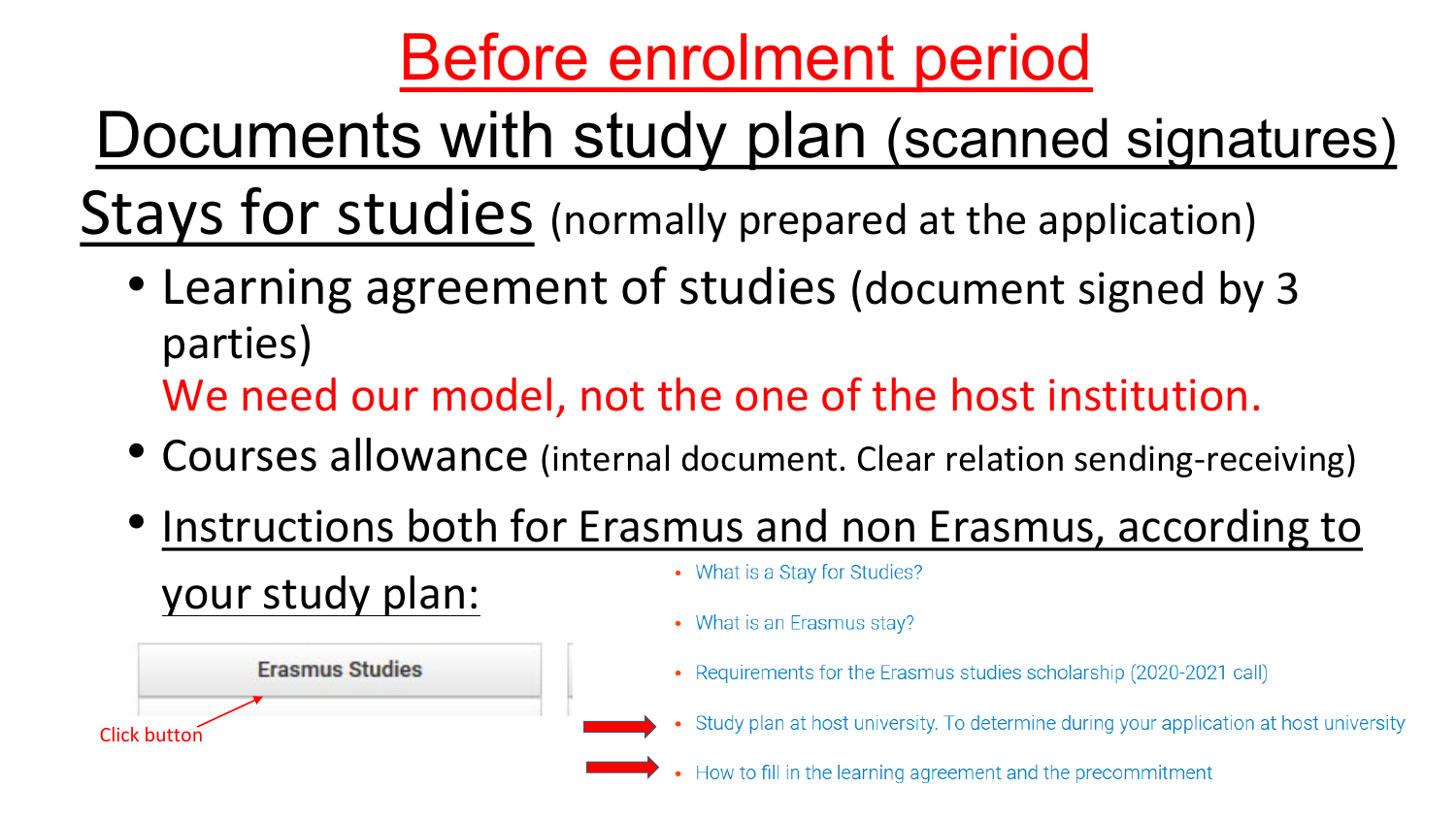# Before enrolment period

### Stays for training Documents with study plan (scanned signatures)

• Learning agreement for traineeship (training agreement) It has to be our model, not the one of host institution. Instructions for both Erasmus an non Erasmus, according to your study plan: • What is a stay for traineeship?



- 
- What is an Erasmus stay?
- Requirements to obtain the traineeship grant (19-20 call)
- Study plan of a traineeship

• How to fill in the learning agreement for traineeships (training agreement)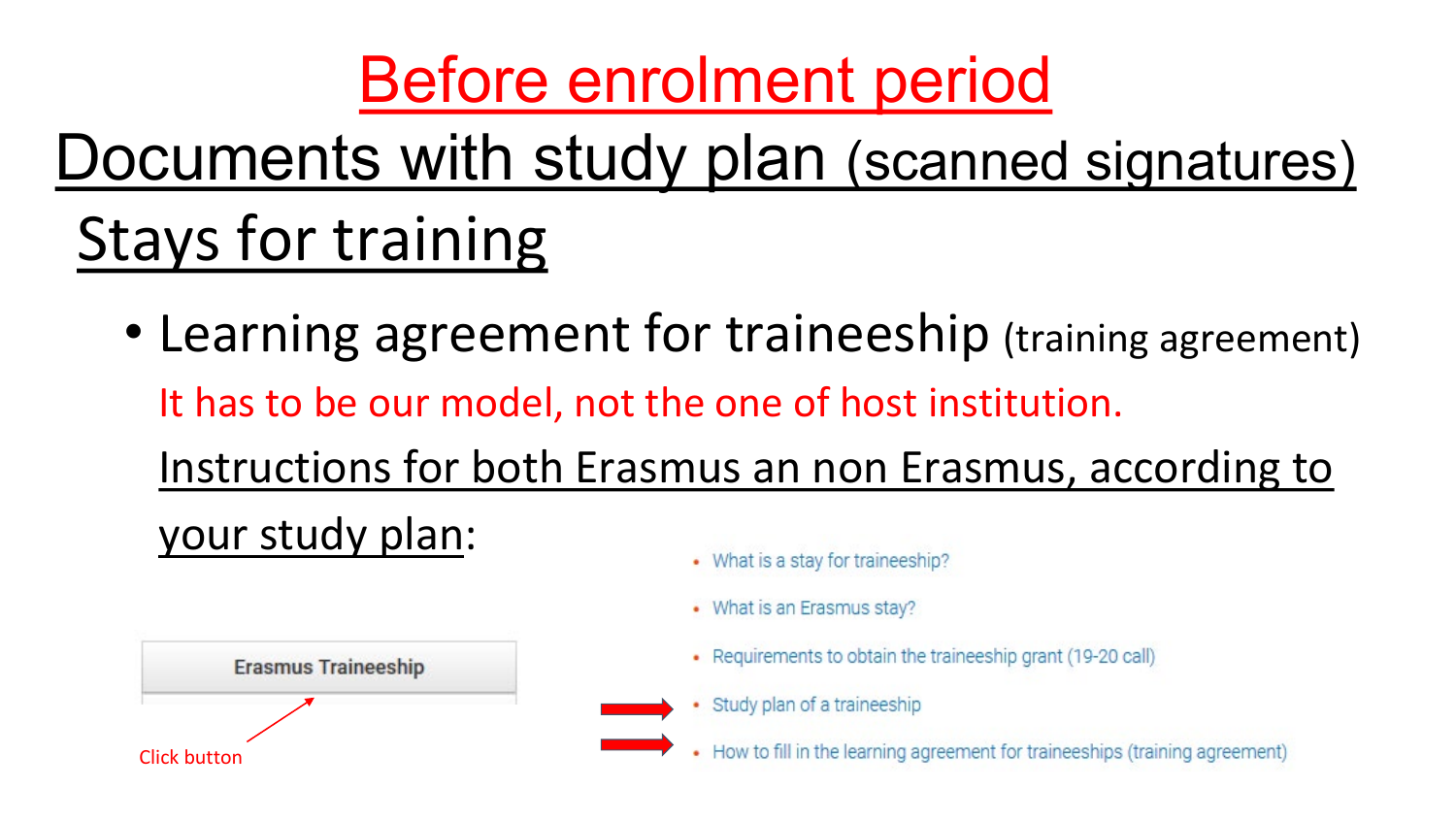### Before enrolment period Final thesis (TFE)

### TFE pre-inscription at UPC (as well as learning agreement)

#### All plans except for Grau en Ciència i Enginyeria de Dades:

- Your UPC supervisor has to enter your TFE details at the ETSETB Intranet and assign it to you (you must have two cosupervisors: one at UPC and one at the host institution).
- You accept it through the same site.
- Site: <https://intranet.etsetb.upc.edu/serveis> > Docència > Ofertes TFG/TFM
- Details at: **ETSETB study plans (excluding [Grau en Enginyeria](https://telecos.upc.edu/en/international/studying-abroad/procediment/final-thesis) de Dades)**, under: "What to do before leaving".

#### Grau en Ciència I Enginyeria de Dades:

- Studies stay: send to [students.mobility@etsetb.upc.edu](mailto:students.mobility@etsetb.upc.edu) the TFG allowance of the Head of Studies.
- Traineeship stay: Ask your UPC "ponent" to enter the offer (you need a host supervisor and a UPC "ponent").
- Details at: a **TFG Grau en Ciència i Enginyeria de Dades [\(GRENDAD\) amb](https://telecos.upc.edu/ca/international/studying-abroad/procediment/tfg-grau-en-enginyeria-de-dades-mobilitat) mobilitat assignada per l'ETSETB**, under: "què fer abans de marxar"

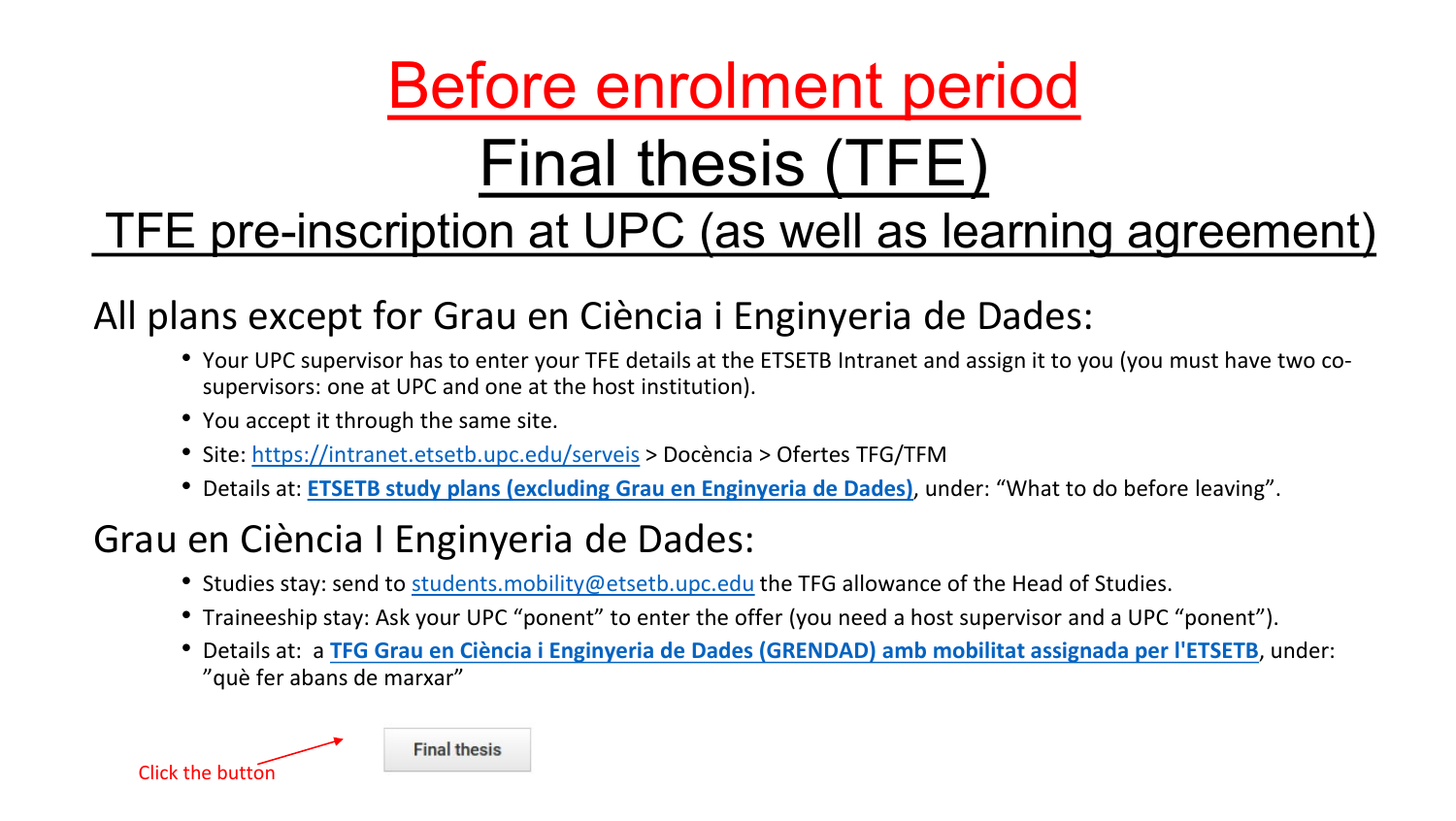# Before leaving: DIGITALLY SIGNED (NO scanned or printed signature)

- **Erasmus students:** Financial agreement (prisma-nou.upc.edu/estudiants > mobility stay > documents).
- **Non Erasmus students:** Non Erasmus Credential. Ask for it at [students.mobility@etsetb.upc.edu,](mailto:students.mobility@etsetb.upc.edu) after receiving your acceptance letter.

HOW: DIGITALLY signed by you (DNIe). **WE DO NOT ACCEPT scanned or printed signature.**

- To activate your electronic ID (DNIe) signature, there is a machine in every office of the **policia nacional** (you don't need a prior appointment)
- If your keyboard does not have a slot to pass your document through it, you will need an ID reader, that you can buy in any computer store and in many other shops.
- See the sections "cambiar PIN", "verificar que funciona" and "Qué hace falta para utilizarlo" of the following link: [https://www.dnielectronico.es/PortalDNIe/.](https://www.dnielectronico.es/PortalDNIe/)

WHERE:

• Send to students.mobility@etsetb.upc.edu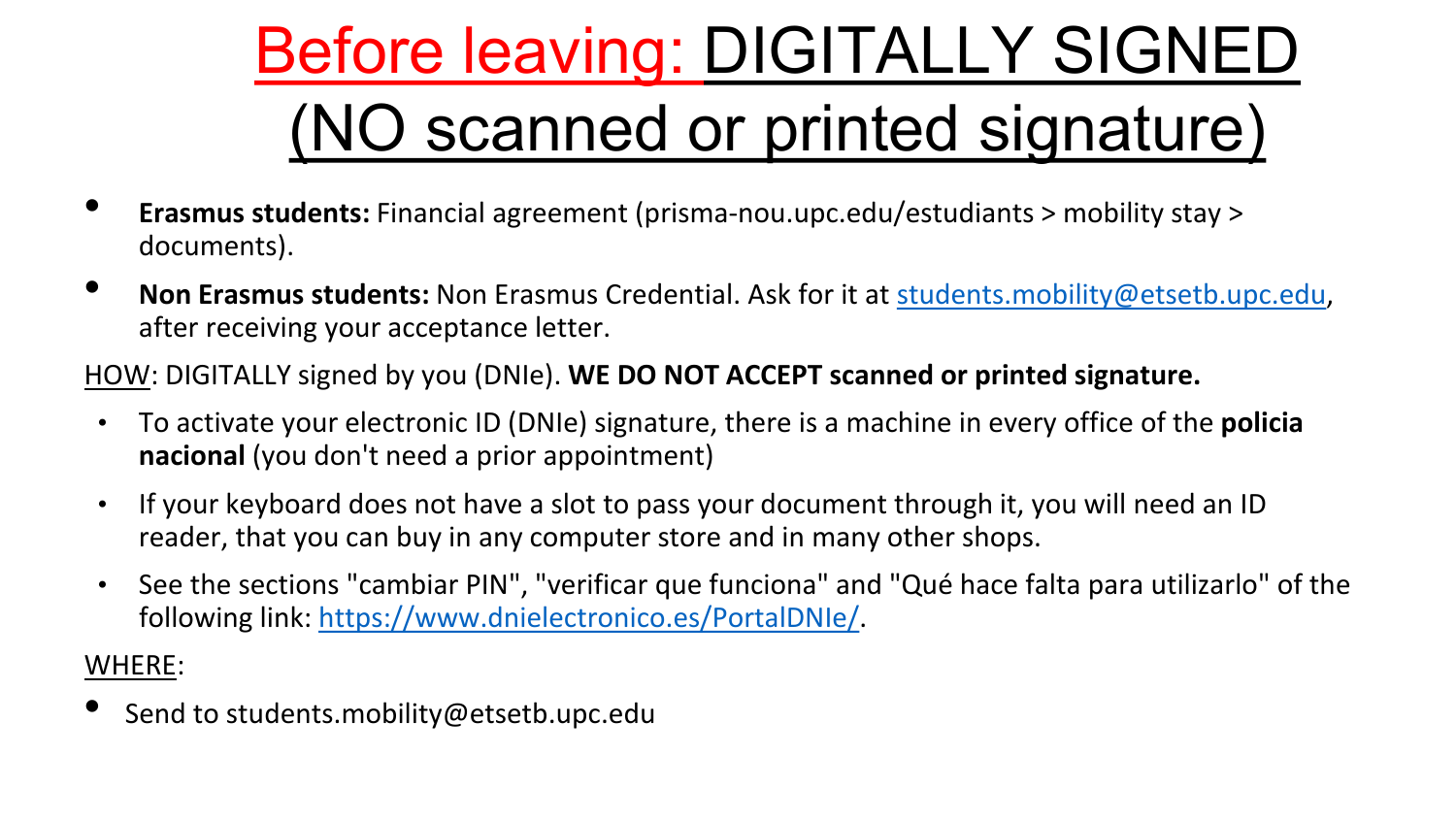## Before leaving: Oncampus insurance

- **If you enrol before leaving (and you don't go to USA)**. You will pay the insurance with your enrolment. Do not upload any document at the insurance item at your e-secretaria.
- **If you leave before enrolment (or you go to USA)** :
	- Hire Oncampus estudia insurance through the following website: [\(https://oncampus.es/en/seguros/oncampus-estudia/\)](https://oncampus.es/en/seguros/oncampus-estudia/)
	- Upload at e-secretaria > mobility stay> documentation the pdf downloaded from the Oncampus website.
	- Send email to [students.mobility@etsetb.upc.edu,](mailto:students.mobility@etsetb.upc.edu) so that we confirm the pdf and you are not charged again with the insurance price at enrolment.

https://www.upc.edu/sri/en/students/students-mobility[office/outgoings/going-abroad/compulsory-insurance/compulsory](https://www.upc.edu/sri/en/students/students-mobility-office/outgoings/going-abroad/compulsory-insurance/compulsory-insurance)insurance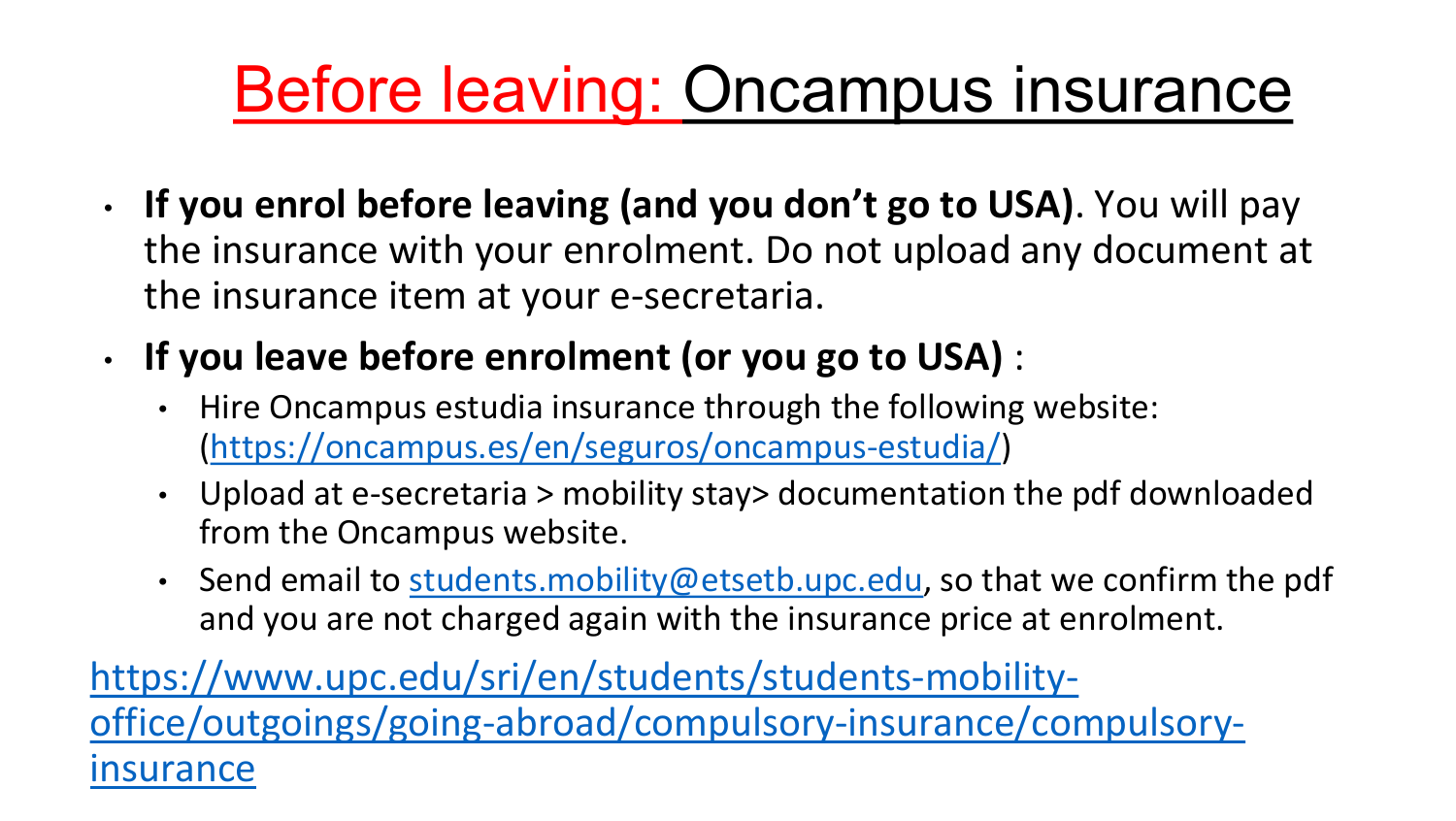

### More documents (scans accepted)

**As well as the previous documents, we will need you to upload the following documents at your esecretaria (mobility stay> documentation):**

- Erasmus grant request (if applicable). Receipt of your request made via the seu electrònica de la UPC ([Erasmus estudis](https://seuelectronica.upc.edu/ca/Tramits/Sol-licitud-Beca-ERASMUS_estudis) / [Erasmus pràctiques\)](https://seuelectronica.upc.edu/ca/Tramits/Sol-licitud-Beca-ERASMUS_practiques).
- (other grants, such as Mobint, are requested to other institutions different from UPC)
- If you request for an Erasmus grant, you must enter at "mobility stay" of your e-secretaria the bank details where to receive it. Moreover, if you have never submitted the SEPA order, you must submit it as well through e-secretaria > my details > bank details. Only if you have never done so. Both bank accounts may be different (the second one is for you pay back the difference, if needed).

Details at:

**Documents before leaving**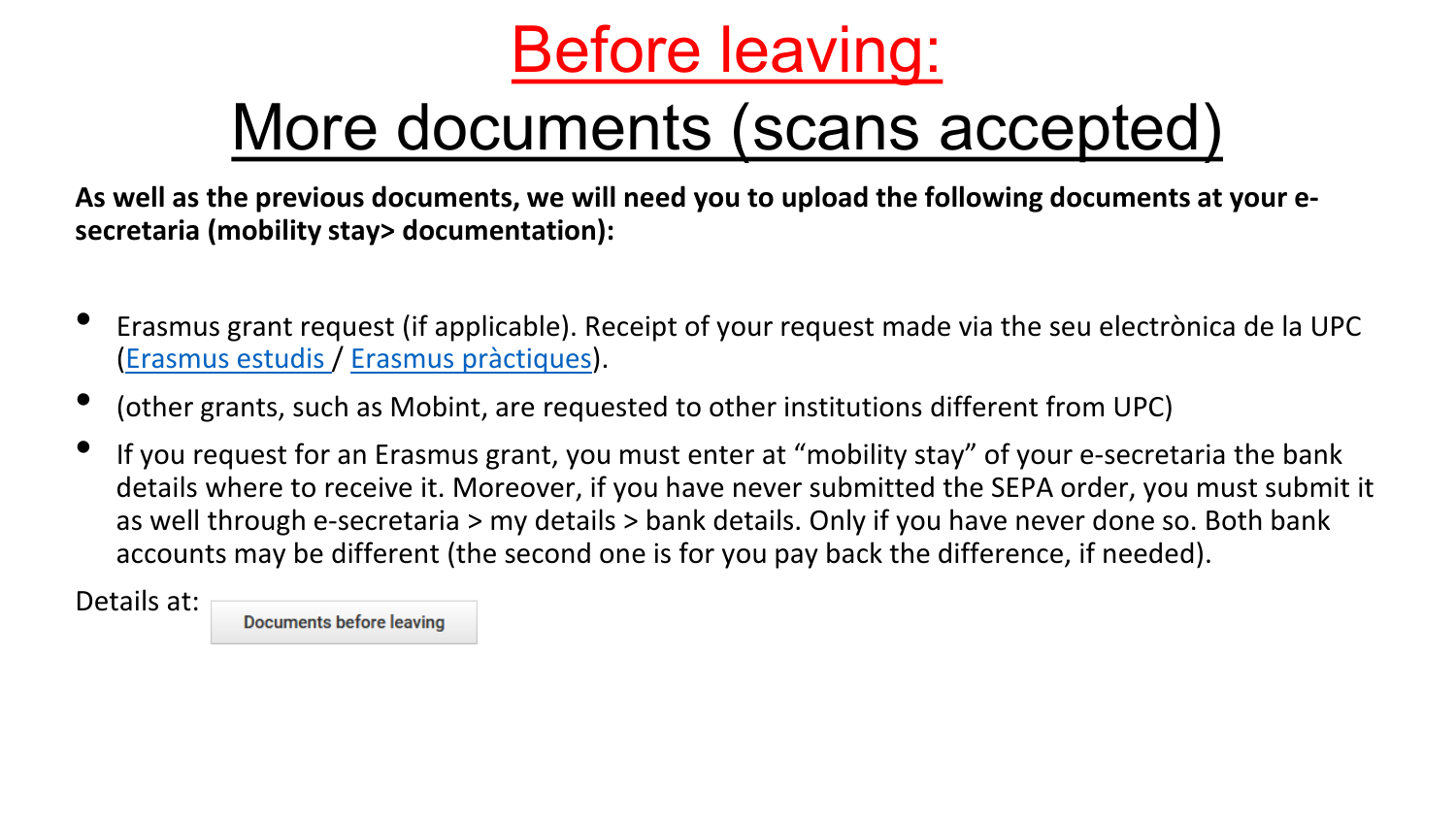## During the stay

- **Certificate of arrival** signed and stamped by the host institution on your arrival. Template at esecretaria > mobility stay > documentation.
- **Modification of the learning agreement (if needed),** signed by host institution, UPC and student.
- **Stay extension (if needed)** through the seu electrònica de la UPC (within the set deadline)
- **Final thesis. Steps to prepare for the UPC assessment, within the deadline and procedure of your UPC study plan.** Remember that if your study plan belongs to ETSETB, you will need to do the steps to have an ETSETB examination committee, regardless where you defend. If you do a bachelor at ETSETB, as well as the report at the end, you will have to deposit come other documents as well at the Intranet (Work proposal, critical analysis, etc). Details at "what to do during the mobility" of: **Final thesis**
- **Traineeship elective credits or extra-curricular traineeships**. Details at "what to do during the

More details at:

mobility" of:

Documents during the stay

**Extracurricular Traineeship** 

**Elective credits** 

traineeship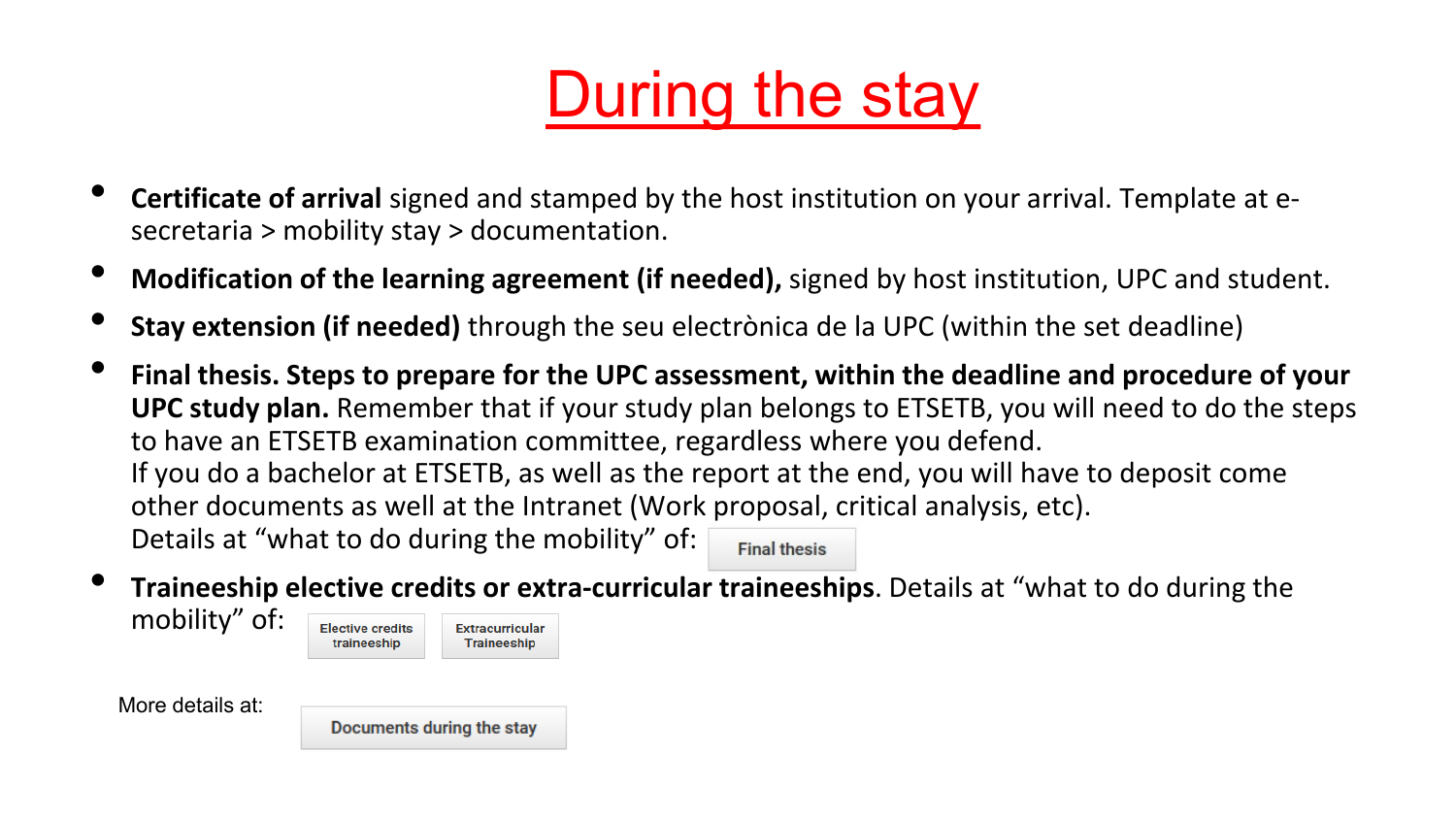

- **Certificate of attendance signed and stamped by the host institution at the end of the stay (not before).** Template at e-secretaria > mobility stay > documentation. PAY ATTENTION TO THE DATES: They have to meet the requirements explained at the button at the end of this slide.
- **For Erasmus students:** Answer the Erasmus survey that you will receive by email in a link. If you don't do it, you will have to return the grant.
- **Final thesis.** Upload the work documents (report, etc) to the corresponding UPC platform and make sure that we receive the proper assessment documents, according to your study plan and whether you are doing traineeship or studies. Be careful wit[h the deadline](https://telecos.upc.edu/en/international/studying-abroad/procediment/final-thesis-in-mobility)s. Details at "what to do before returning" of: **Final thesis**
- **Courses.** Original transcript of records. If digital, we need the host university to send it to us directly. Details at "what to do before returning" of: Courses
- **Trai[neeship elective credi](https://telecos.upc.edu/en/international/studying-abroad/procediment/elective-credits-traineeship)ts or extra-curricular traineeships**. Details at "what to do during the mobility"

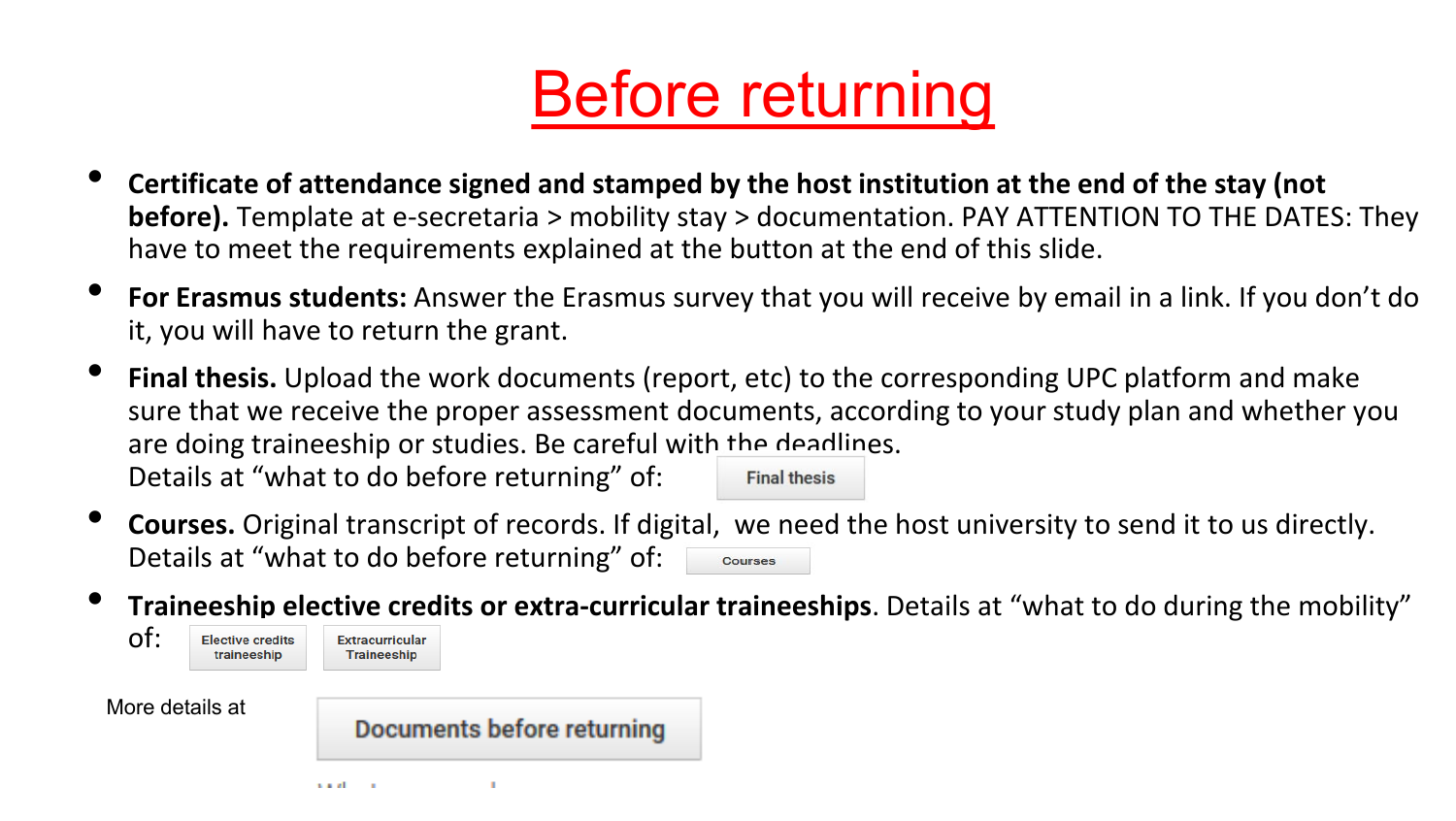### Recognition/ Assessment

- **Final thesis.** Assessment according to the documents and actions at Final thesis under the sections "what to do during the stay" and "what to do before returning", classified in traineeship stay and study stay.
- **Courses**. The recognition is made according to the transcript of records (that must match the learning agreement of studies) and the following conversion table: Barem [del MECD. Do not choose courses assessed as pass/non pass at host university.](http://www.educacionyfp.gob.es/dam/jcr:c49dc8ae-8f47-47e5-8ec7-563e98dae077/anexoii-equivalencias.pdf)
- **Traineeship elective credits or extra-curricular traineeships**. Assessment according to the documents and actions at  $\left| \begin{array}{cc} E^\text{Hective\thinspace creedits} & \text{Extracurically} \ \hline \end{array} \right|$ , under the sections "what to do during the stay" and "what to do before returning", classified in traineeship stay and study stay.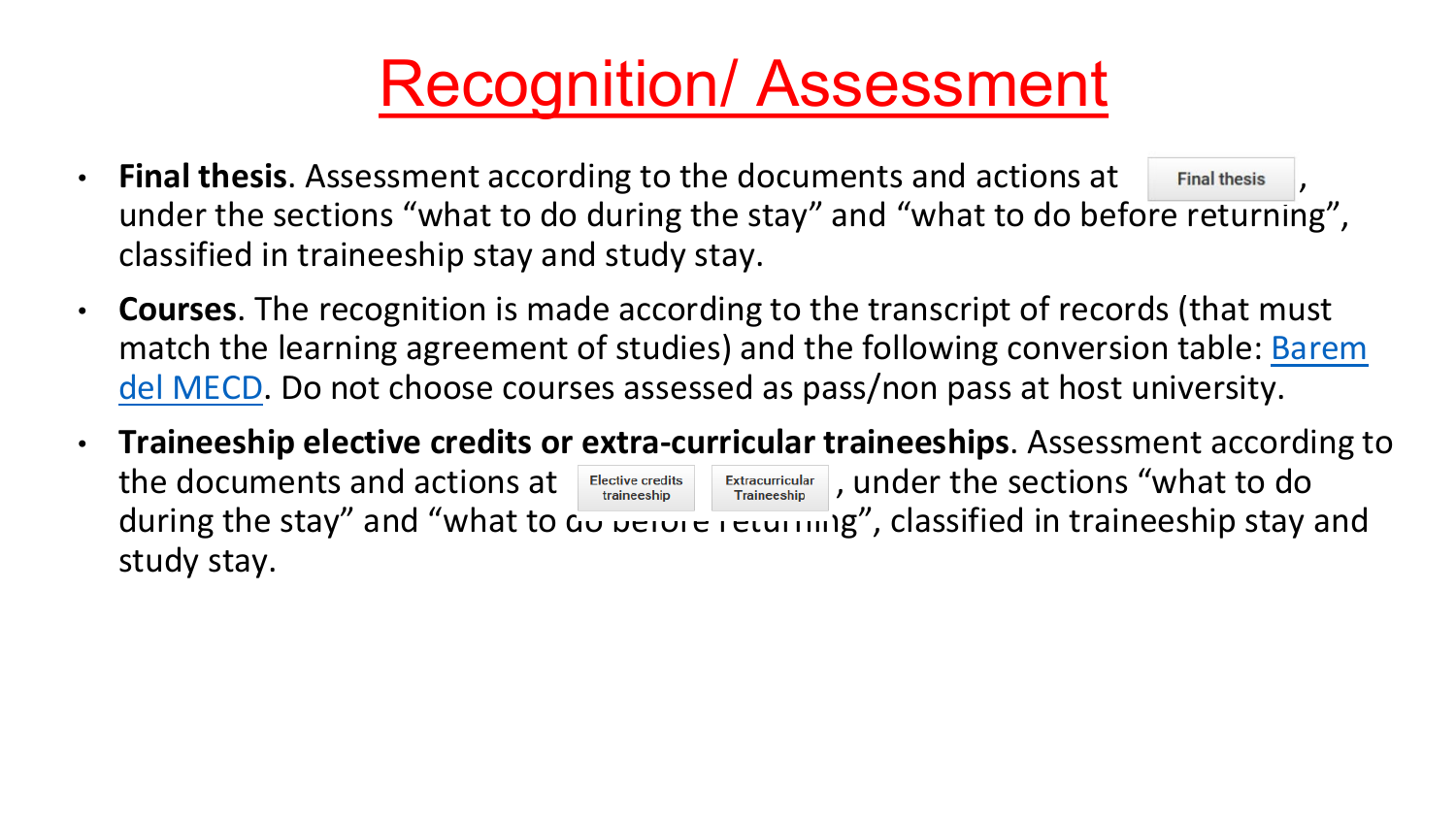### Recognition/ Assessment

- **Language courses**. Language courses are not recognised within the mobility process. They only can be recognised as activities of university extenstion (if applicable), in the bachelor.
- **Mobility crèdits of university extension (maximum 3 per semester).** Bachelor.
	- ETSETB bachelors: Request at [students.mobility@etsetb.upc.edu](mailto:students.mobility@etsetb.upc.edu). If you perform your final thesis, by sending the [document d'extensió](https://telecos.upc.edu/ca/international/studying-abroad/procediment/documents-durant-lestada) universitària signed by your host supervisor during the stay (mid April in Spring or end November in Fall). If you only do courses or traineeship, at the end of the stay, when we receive the documents of assessment from the host university.
	- Grau en Ciència i Eng. De Dades: At the end of the stay, after the assessment documents, FIB will prepare the credits for you to recognise through your e-secretaria.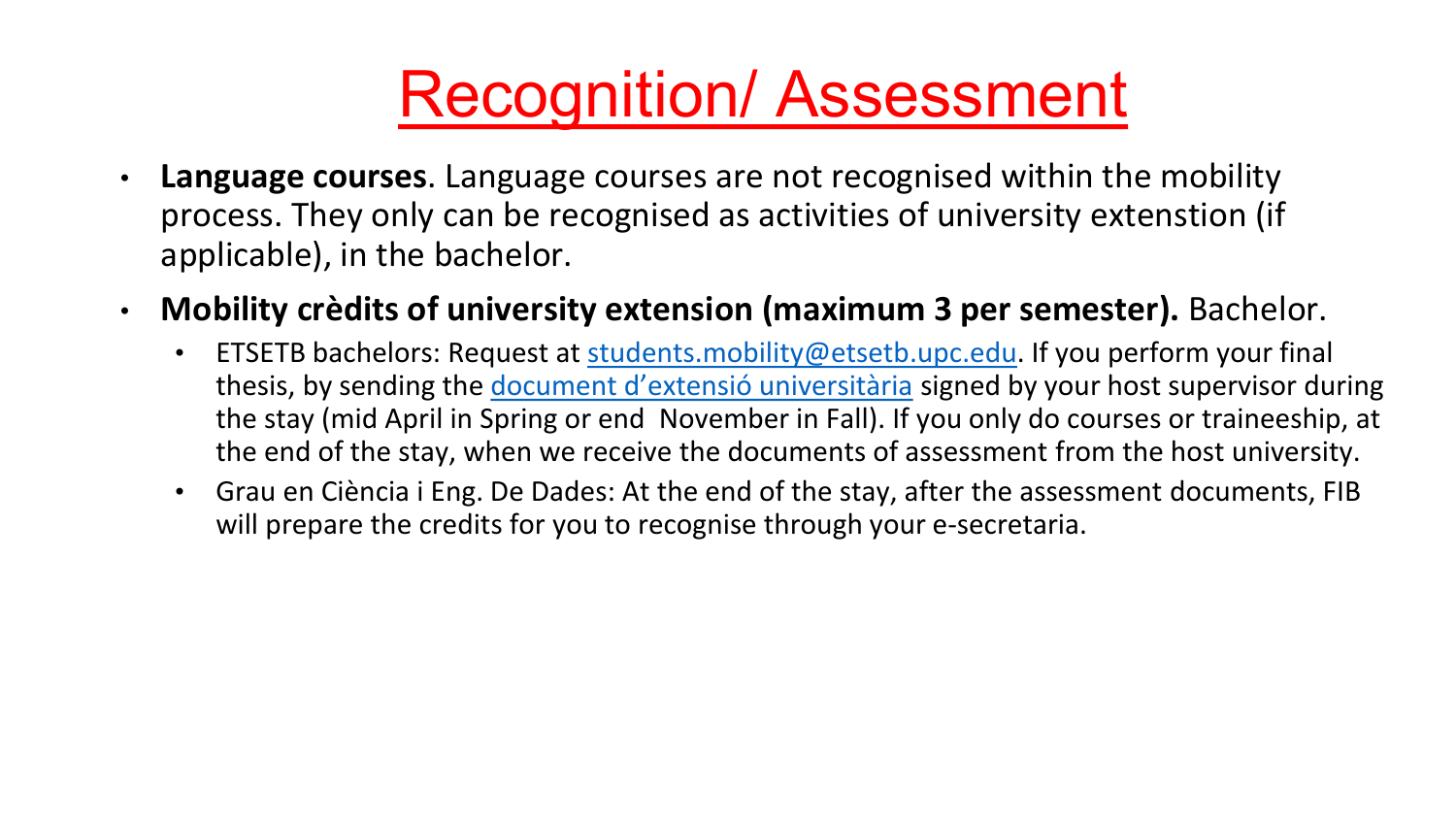### All the documents to submit at UPC

Submit the following documents, within the deadlines and in the format detailed at the buttons below:

Documents before leaving

Documents during the stay

Documents before returning

 $\mathbf{u}$ 

manual and

Original documents. Leave them at the information desk of building B3, in front of the academic office (from Monday to Friday, from 8 to 19h), or send them by post to:

ETSETB - UPC International Relations Area Building. B3 - North Campus c/ Jordi Girona, 1-3 08034 Barcelona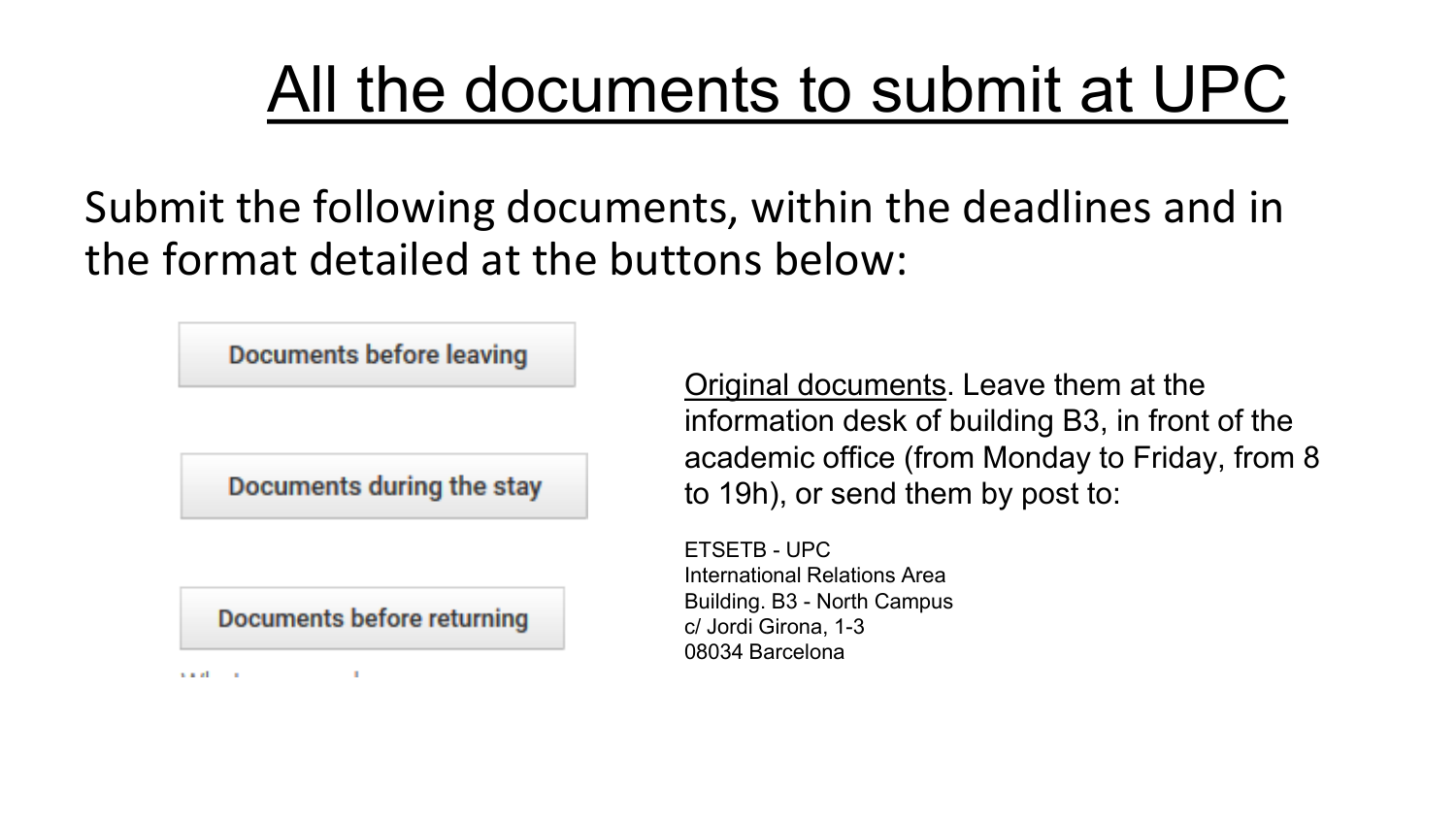## Summary documents UPC

#### In red the documents only related to Erasmus. Please see at the website the details on how and when to submit them.

| Bank account SEPA (only if you have never submitted it)-----------------signed form at e-secretaria: my details (SEPA)<br>Erasmus financial agreement signed by you ----------------Digitalli signed (DNIe) -------students.mobility@etsetb.upc.edu | -Depending on your UPC study plan |
|-----------------------------------------------------------------------------------------------------------------------------------------------------------------------------------------------------------------------------------------------------|-----------------------------------|
|                                                                                                                                                                                                                                                     |                                   |

➢ Certificate of arrival ----------------------------------------------------------------signed and stamped by host center at e-secretaria ➢ Modification of learning agreement (if any) --------------------------------------------------------students.mobility@etsetb.upc.edu ➢ Extension (if any) ----------------------------------------------------------------------------------------------- seu electrònica ➢ Only bachelor: ≤ 3 ECTS mobility (if applicable) ---------------------------------------Depending on your UPC study plan ➢ Final thesis: Steps for UPC assessment dates--------------depending on your UPC study plan and deadlines

➢ Final thesis: Written work templates (final report, etc) ------------------ ETSETB Intranet ETSETB or (for GCEDD) racó FIB Internship elective credits: Written work templates (final report, etc) ------------------------ supervisors' e-mail Assessment documents from host institution --------------------------- Depending on study plan at host institution ➢ Certificate of attendance ---------------------------------------------------------------------------------------- e-secretaria Erasmus survey (different from the one of the thesis ETSETB Intranet diposit)--------------------------link sent to you by email

During mobility

Before

eturning

Before the

Before the

mobility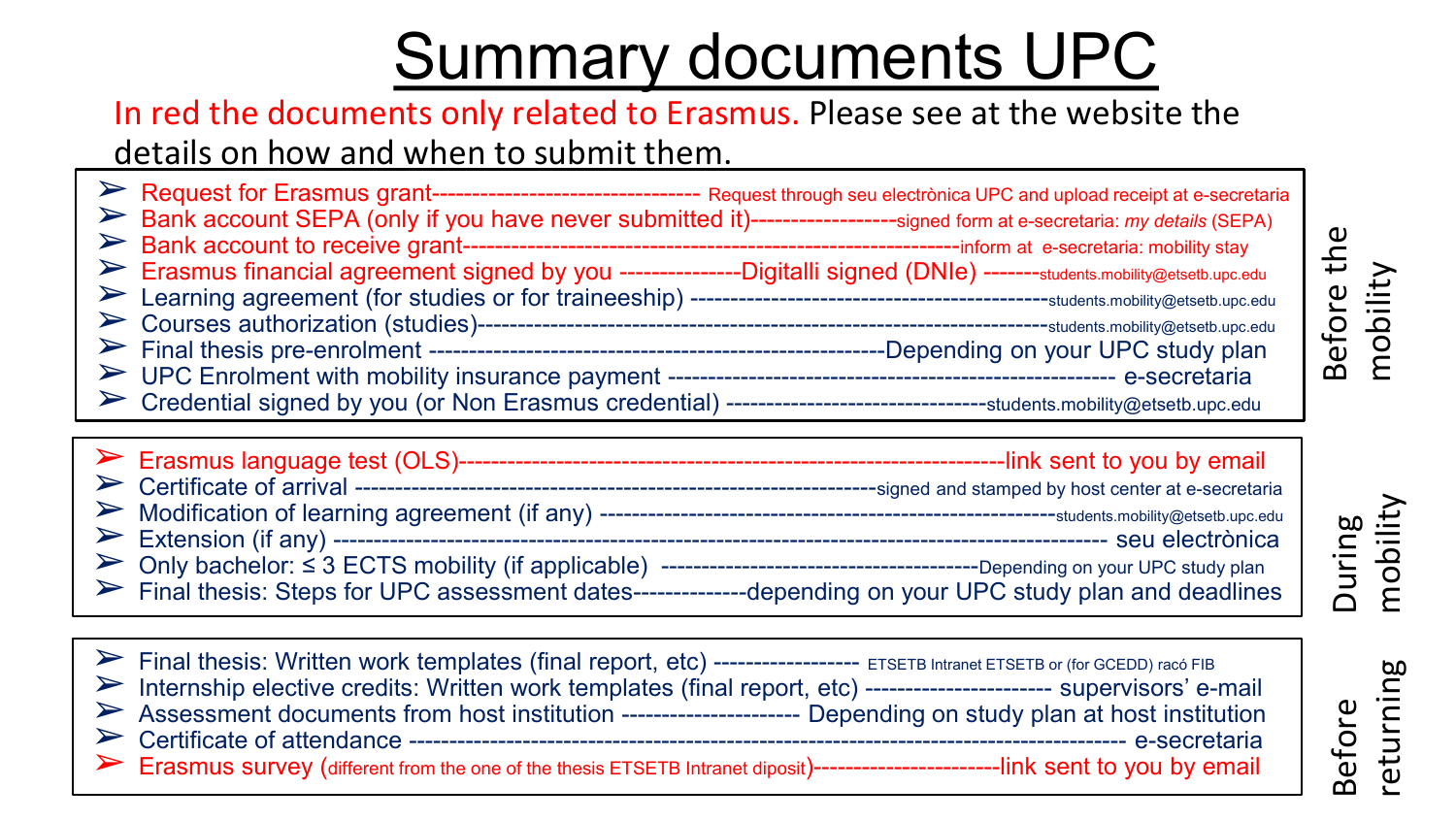### **Grants**

| <b>Erasmus studies</b><br>(UPC)               | Call not published yet (previous years started in July)<br>Requirement of credits enrolled for semester<br>Maximum duration of each semester<br>(see: Erasmus studies, at ETSETB website) |
|-----------------------------------------------|-------------------------------------------------------------------------------------------------------------------------------------------------------------------------------------------|
| <b>Erasmus traineeship</b>                    | Call not published yet (previous years started in July)                                                                                                                                   |
| (UPC)                                         | (See: Erasmus traineeship, at ETSETB website)                                                                                                                                             |
| <b>Santander Erasmus</b><br>(Banco Santander) | Finished<br>Additional to Erasmus grants (only for Erasmus students)<br>(See: Santander grants, at UPC website)                                                                           |
| <b>Mobint</b>                                 | Call not published yet (previous years started in July)                                                                                                                                   |
| (Agaur-Generalitat)                           | (See: Agaur web, and select "Universitats" and "mobilitat")                                                                                                                               |

Erasmus grants, in 2021-2022 are only for stays in European countries (KA103) More grants at: Grants and mobility [scholarships](https://telecos.upc.edu/en/international/studying-abroad/beques-i-ajuts-a-la-mobilitat-v2?set_language=en)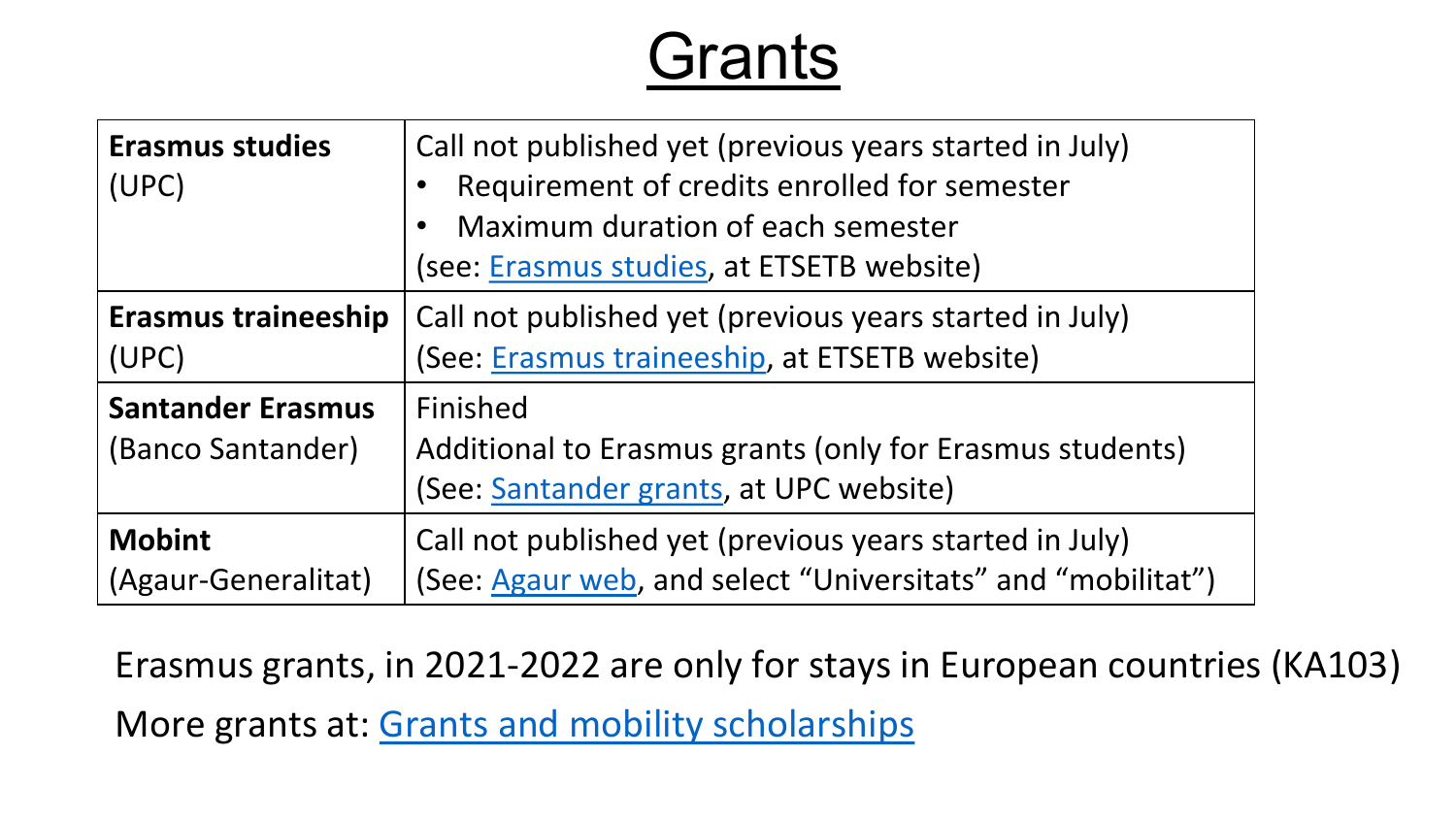## **Coronavirus**

- Blended mobility will be allowed, generally beginning in a virtual way –whether in home or host country- and continued face-to-face, but it can be the other way round, depending on the evolution of the pandemic. **The face-to-face period is mandatory to receive the mobility grant (see minimum days at the Erasmus call).**
- In case of force majeure, the duration of the physical mobility can be reduced or be cancelled by an extension of the virtual mobility.
- **In case you have a grant, it will be only for the face-to-face period**.
- Totally virtual mobilities will not be financed.
- In all cases, the mobility student will have to sign a contingency clause.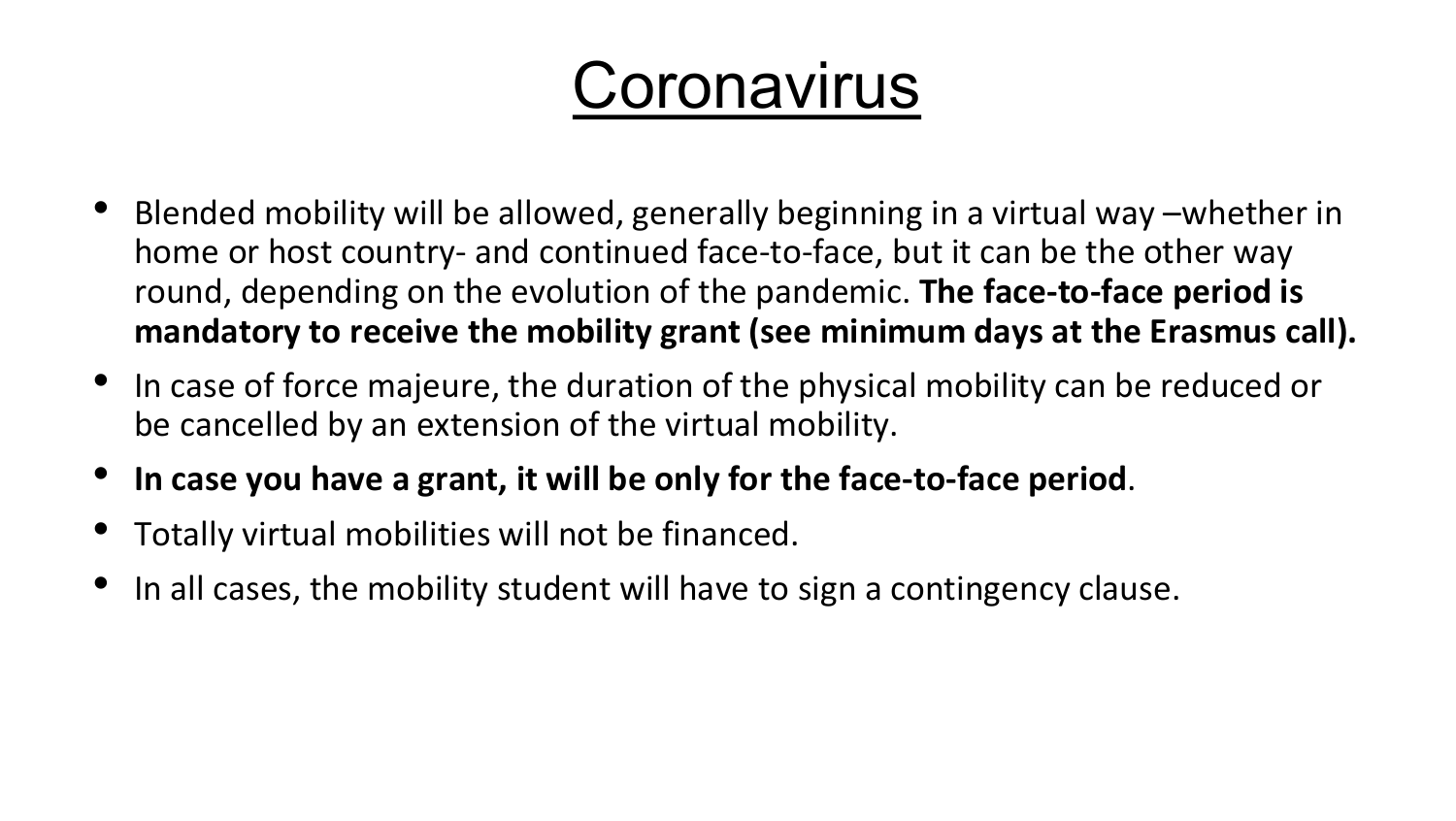### Addresses

- International relations at UPC <https://www.upc.edu/sri>
- Erasmus and other grants. General address of UPC. <https://www.upc.edu/sga/ca/Beques/BequesMobilitat>
- International relations at ETSETB [https://etsetb.upc.edu/en/international/studying-abroad?set\\_language=en](https://etsetb.upc.edu/en/international/studying-abroad?set_language=en)
- Link with the documents of this meeting: <https://etsetb.upc.edu/en/international/studying-abroad/reunions-informatives-mobilitat>